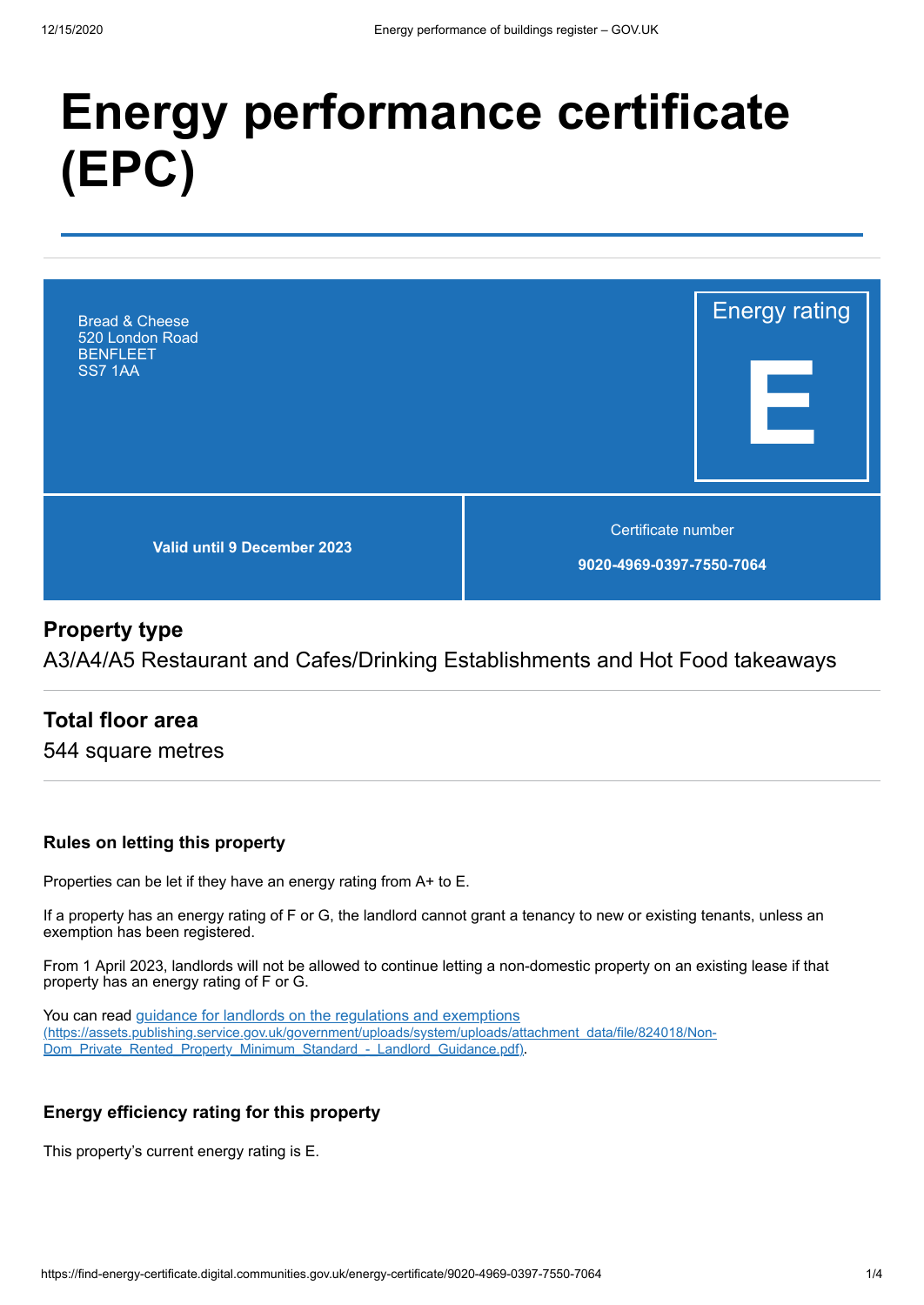

Properties are given a rating from A+ (most efficient) to G (least efficient).

Properties are also given a score. The larger the number, the more carbon dioxide (CO2) your property is likely to emit.

#### **How this property compares to others**

Properties similar to this one could have ratings:

**If newly built**

#### **If typical of the existing stock**

**Breakdown of this property's energy performance**

**Main heating fuel** Natural Gas

#### **Building environment** Air Conditioning



37 | B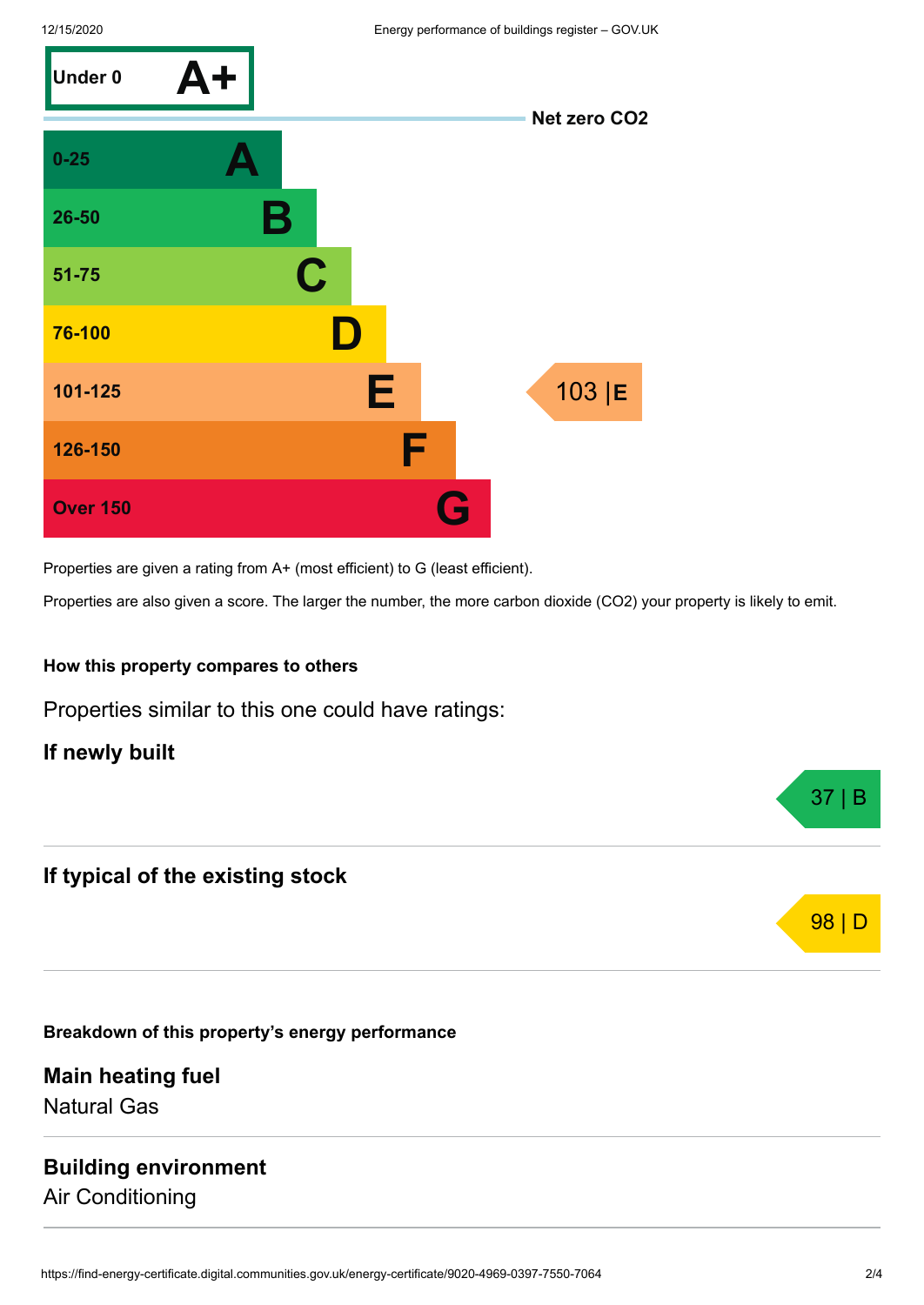3

## **Building emission rate (kgCO2/m2 per year)**

204.29

#### **Recommendation report**

Guidance on improving the energy performance of this property can be found in the recommendation report [\(/energy-certificate/9476-4052-0679-0790-5905\)](https://find-energy-certificate.digital.communities.gov.uk/energy-certificate/9476-4052-0679-0790-5905).

#### **Contacting the assessor and accreditation scheme**

This EPC was created by a qualified energy assessor.

If you are unhappy about your property's energy assessment or certificate, you can complain to the assessor directly.

If you are still unhappy after contacting the assessor, you should contact the assessor's accreditation scheme.

Accreditation schemes are appointed by the government to ensure that assessors are qualified to carry out EPC assessments.

## **Assessor contact details**

#### **Assessor's name**

James.Skinner

#### **Telephone**

02476233144

#### **Email**

[james.skinner@wensleylawz.com](mailto:james.skinner@wensleylawz.com)

### **Accreditation scheme contact details**

**Accreditation scheme Northgate** 

**Assessor ID** NGIS802084

**Telephone** 01455 883 250